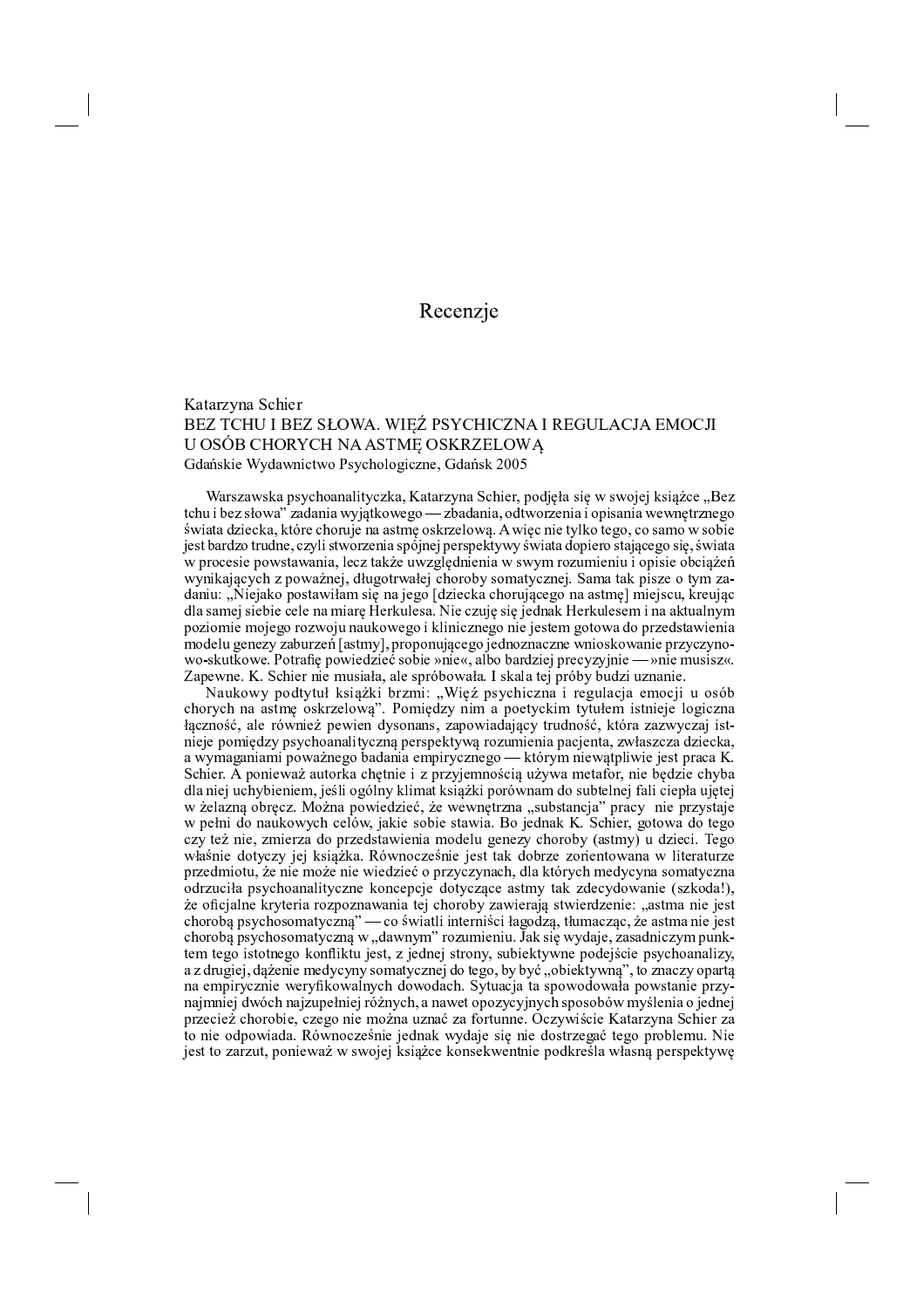78 Recenzie

badacza – psychologa i psychoterapeuty. Jednakże właśnie ta konsekwencja budzi obawę przed niebezpieczeństwem, jakim jest rozłożenie akcentów interpretacji pracy badawczej w zgodzie z własną teorią, a w izolacji od innych, którym zresztą zagraża to samo. Posłużę się przykładem — na str. 229 K. Schier pisze: "Mówienie, pisanie, śpiewanie i krzyczenie to formy ekspresji, które angażują funkcje oddechowe. Warto, aby osoby chore na astmę mówiły lub krzyczały w taki sposób lub o takich rzeczach, które pozwolą im zachować, a nawet odzyskać zdrowie". Zapewne autorka ma najlepsze intencje, ale można do nich podejść w pełni poważnie tylko wtedy gdy się zna (i podziela) jej własne poglądy. Gdy jednak patrzy się z nieco innego punktu widzenia, optymizm zawarty w cytacie nie wydaje się uzasadniony. Sądzę, że warto o tym pamiętać, jeśli się pragnie, by praca tak ciekawa jak książka K. Schier nie pozostała jedynie hermetyczną pozycją dla niewielkiego grona psychologów dziecięcych. Byłoby to godne ubolewania, bo mogą z niej odnieść pożytek specjaliści różnych dyscyplin, ale chyba największy właśnie ci, którzy astmatyków leczą na co dzień, czyli interniści, których wrażliwość na psychiczne problemy pacjentów co prawda istnieje, ale nie działa.

Sam obszar pracy badawczej K. Schier jest imponujący i obejmuje osoby matek i ojców dzieci astmatycznych, dorosłych chorujących na astmę, adolescentów, u których stwierdzono tą chorobę, oraz same dzieci astmatyczne, badane i oceniane ze względu na obraz siebie, obraz ciała, obraz Ja, obraz innych ludzi, jak również na relacje łączące je z osobami znaczącymi, zwłaszcza w kontekście procesu separacji-indywiduacji. Badane  $gr$ upy astmatyków były niewielkie, zwykle około 30 osób, z dobieranymi grupami kontrolnymi. Narzędzia badań stanowiły przede wszystkim testy projekcyjne, różnego rodzaju. Wiele z nich zostało stworzonych na potrzeby badania. Wielkim walorem książki jest jej głębokie osadzenie w literaturze przedmiotu.

Powstaje z tego prawdziwa panorama, która na czytelnika działa łącznie i z której trudno wyodrębnić coś co zasługiwałoby na miano "najważniejszego". Zarówno cofając się i usiłując spojrzeć na książkę z dystansu, jak i zbliżając się do któregoś w wielu opisanych badań, mamy wrażenie całości — a jest nią emocjonalny świat chorego dziecka, jego r odziców i środowiska, gęsto połączony więzami wieloznacznych relacji. Bardzo ciekawa jest np. hipoteza Schier dotycząca traumy relacyjnej pomiędzy dzieckiem a jego rodzicami, która miałaby swój początek w traumie utraty, jakiego doznało w swoim rozwoju któreś z rodziców. A nie jest to jedyna ciekawa hipoteza...

Warto podkreślić też inny aspekt książki — jej własną, wewnętrzną atmosferę. Rzadko się zdarza, by opis dużej pracy badawczej, opatrzonej erudycyjnym komentarzem, zdołał zachować tak wiele z klimatu swoich źródeł, to znaczy z żywego, ciepłego, empatycznego kontaktu terapeutycznego. K. Schier-badaczka ani przez chwilę nie przestaje być K. Schier-terapeutką, dla której badani nie są przedmiotem, ale pozostają podmiotem relacji. <sup>ª</sup> <sup>w</sup> <sup>v</sup> <sup>z</sup> <sup>w</sup> <sup>p</sup> } <sup>s</sup> <sup>y</sup> <sup>v</sup> <sup>z</sup> <sup>~</sup> <sup>q</sup> <sup>~</sup> <sup>z</sup> <sup>q</sup> } <sup>q</sup> <sup>r</sup> <sup>q</sup> <sup>s</sup> <sup>t</sup> <sup>x</sup> <sup>~</sup> { } <sup>z</sup> } } { <sup>z</sup> <sup>s</sup> <sup>v</sup> <sup>t</sup> <sup>x</sup> <sup>z</sup> <sup>s</sup> } <sup>v</sup> <sup>z</sup> <sup>r</sup> <sup>s</sup> <sup>t</sup> <sup>q</sup> <sup>w</sup> <sup>r</sup> <sup>z</sup>  $\bullet$  . The first section of the section of the section of the section of the section of the section of the section of the section of the section of the section of the section of the section of the section of the section o opisu relacji z badanymi, wyróżnia się we współczesnej polskiej literaturze psychoanalitycznej. Przyzwyczajeni do wrażenia bliskości wiertarki udarowej, tym razem znajdujemy się na koncercie.

Anna Potoczek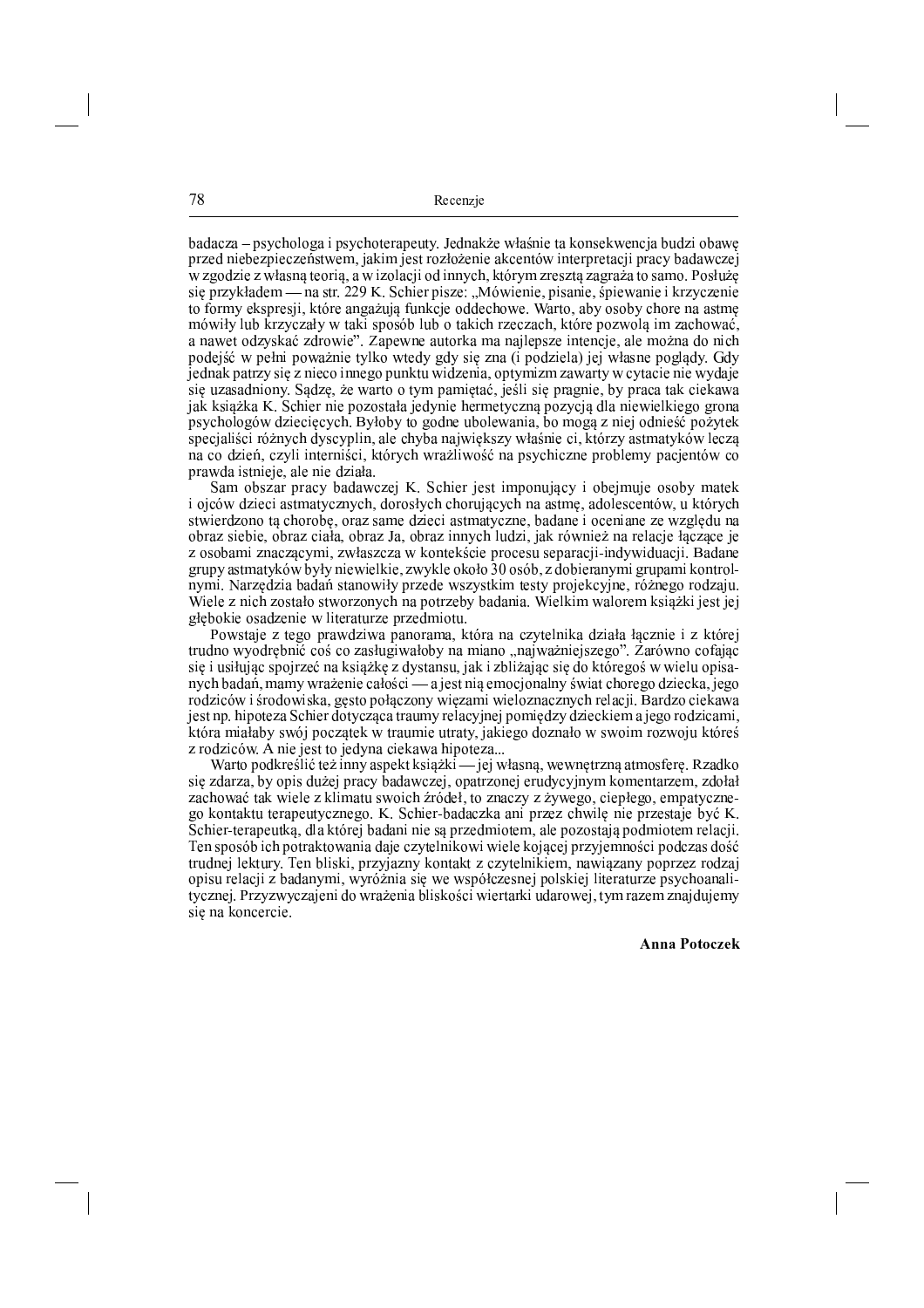Recenzie

## Anna Herzyk, Małgorzata E. Szepietowska, Beata Daniluk, Ewa Zawadzka PAMIĘĆ JAWNA I UKRYTA A DYSFUNKCJE MÓZGU. MIĘDZY ŚWIADOMYM A NIEŚWIADOMYM Wydawnictwo UMCS, Lublin, 2004, 95 stron

Postęp badań nad mózgiem wskazuje na ścisłe związki między stanem i działaniem mózgu a funkcjonowaniem pamięci. Autorki koncentrują się głównie na analizie wzajemnych relacji między świadomymi i nieświadomymi procesami pamięci. Zwykle nie doceniamy znaczenia pamięci w codziennym życiu. Dopiero określone rodzaje deficytów i zaburzeń sprawiają, że zaczynamy je doceniać. Opis zaburzeń mnestycznych w ogniskowych uszkodzeniach mózgu obejmuje zaburzenia pamięci będące wynikiem rozpadu mnestycznego jako czynności celowej, specyficzne i niespecyficzne modalnie. W pierwszym rozdziale książki Autorki skupiły się na zaburzeniach pamięci w następstwie uszkodzeń mózgu. Prezentują neuropsychologiczny opis zaburzeń pamięci i charakteryzują zaburzenia pamięci w ogniskowej patologii mózgu oraz w rozsianych i rozlanych uszkodzeniach mózgu. Zaburzenia pamięci modalnie specyficzne występują przy ogniskowych uszkodzeniach tylnych obszarów zewnętrznych części kory mózgowej i są związane z objawami afatycznymi lub agnostycznymi, nie towarzyszą im zaburzenia świadomości i ogólne obniżenie funkcji intelektualnych. Zaburzenia pamięci modalnie niespecyficzne występują w ograniczonych uszkodzeniach struktur głębokich i wiążą się z takimi trudnościami, jak: zapominanie zamierzeń i przeszłych faktów, materiału o różnej strukturze i modalności. Klinicyści proponują dwa ujęcia zespołów amnestycznych: model Brendy Milner występujący po obustronnym uszkodzeniu hipokampa z zaburzeniami w zakresie mowy, spostrzegania, w sferze ruchowej i w zakresie wyuczonych nawyków oraz *model Korsakowa*, w którym deficytom pamięciowym towarzyszy dezorientacja, zaburzenia świadomości i konfabulacja. Badania specyfiki deficytów mnestycznych umożliwiły wyodrębnienie struktur mózgowych regulujących różne aspekty pamięci (wzrokowej, słuchowej, słuchowo-werbalnej, krótkoi długotrwałej, operacyjnej) oraz określenie czynników modyfikujących i zaburzeń. Autorki szczegółowo omawiają zależności między zaburzeniami pamięci a przebiegiem schorzeń mózgowych oraz działanie czynników neurodynamicznych i ich związki z zaburzeniami pamięci. Wyniki prowadzonych badań wskazują na fakt, że mimo głębokich deficytów określonej funkcji psychicznej (np. pamięci, spostrzegania) możliwe było wykonywanie odpowiedniej czynności (np. uczenie się schematu ruchowego, lokalizacja figury w przestrzeni) na poziomie nieuświadomionym. Skłania to do kontynuowania badań nad nieuświadomionymi procesami poznawczymi.

W drugim rozdziale książki zaprezentowane zostały problemy organizacji wiedzy jawnej i ukrytej w deficytach neuropsychologicznych. Omówione zostały rozszerzenia opisu klinicznego deficytów neuropsychologicznych w aspekcie funkcjonowania procesów nieświadomych oraz struktura zaburzeń percepcyjnych i językowych, a także relacje między wiedzą jawną i ukrytą. "Procesy nieświadome są regulowane przez wyspecjalizowane systemy mózgowe, odrębne funkcjonalnie i strukturalnie". Autorki dyskutują problem widzenia mimo ślepoty oraz jawnej i ukrytej percepcji przestrzeni w zespole pomijania stronnego. Poruszają także zagadnienie prozopagnozji i świadomego i nieświadomego rozpoznawania znanych twarzy. "Prozopagnozja objawia się trudnościami lub całkowitą niemożliwością rozpoznawania twarzy znanych pacjentowi osób (np. członków rodziny)". Mózgowe podstawy zaburzeń świadomej percepcji twarzy znanych osób związane są z asymetrią półkulową w regulacji różnych poziomów percepcji oraz dwoma rodzajami połączeń neuronalnych regulujących niezależnie świadome i nieświadome procesy identyfikacji twarzy. Przedstawiają funkcjonowanie ukrytej i jawnej wiedzy językowej w afazji.

79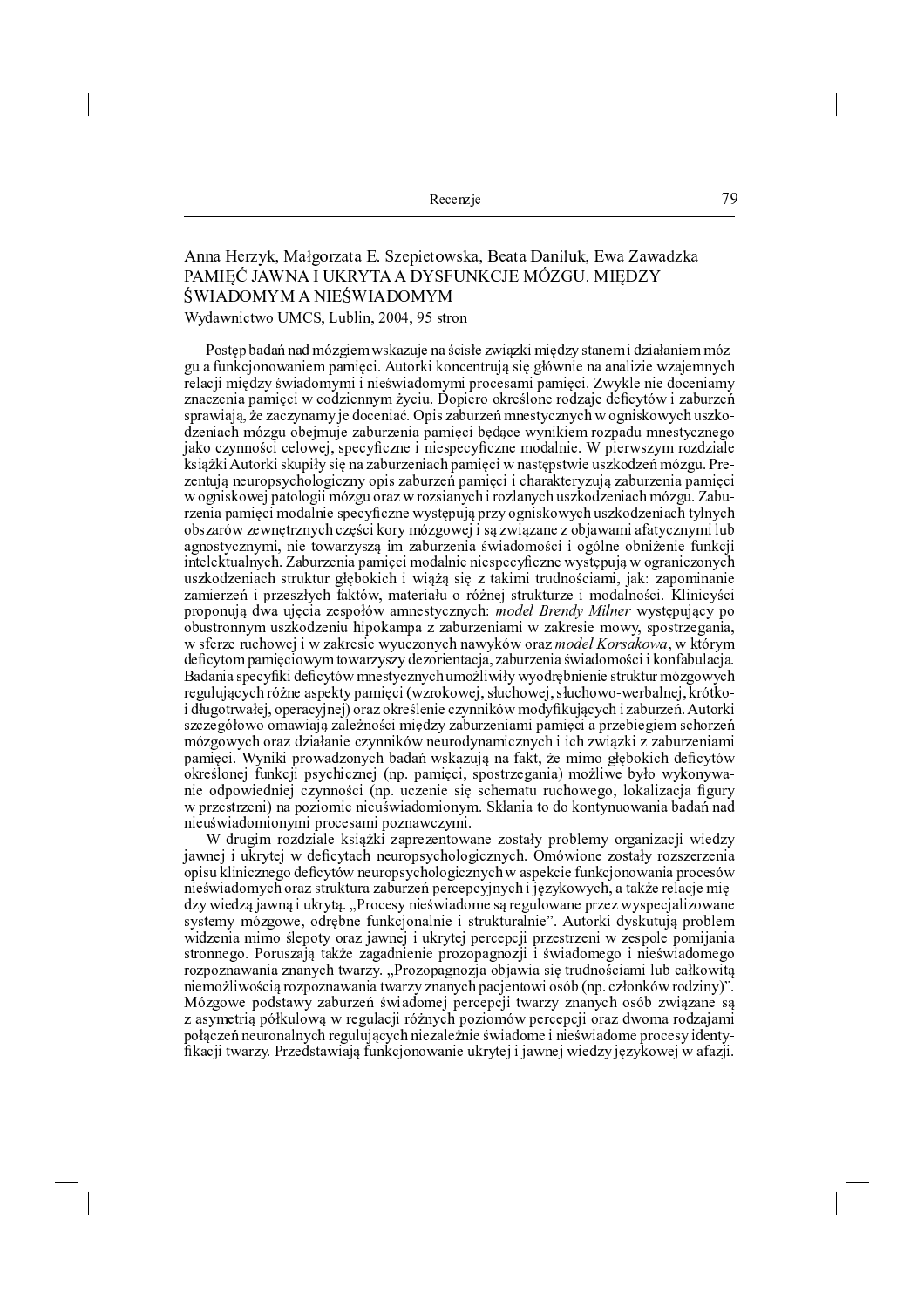= <sup>&</sup>gt; ? @ <sup>A</sup> <sup>B</sup> <sup>C</sup> <sup>A</sup> <sup>&</sup>gt; <sup>D</sup> <sup>&</sup>gt; <sup>E</sup> <sup>F</sup> <sup>G</sup> ? <sup>H</sup> <sup>I</sup> <sup>J</sup> <sup>C</sup> <sup>A</sup> <sup>K</sup> <sup>F</sup> <sup>L</sup> <sup>F</sup> <sup>&</sup>gt; <sup>M</sup> <sup>G</sup> <sup>N</sup> <sup>K</sup> <sup>B</sup> <sup>N</sup> <sup>C</sup> ? <sup>O</sup> <sup>I</sup> <sup>E</sup> <sup>B</sup> <sup>K</sup> <sup>F</sup> <sup>P</sup> <sup>&</sup>gt; <sup>P</sup> <sup>O</sup> <sup>Q</sup> <sup>C</sup> <sup>I</sup> <sup>E</sup> <sup>O</sup> <sup>B</sup> <sup>G</sup> <sup>K</sup> <sup>B</sup> <sup>G</sup> <sup>&</sup>gt; <sup>E</sup> <sup>E</sup> <sup>&</sup>gt; <sup>R</sup> <sup>H</sup> ? <sup>E</sup> <sup>K</sup> <sup>B</sup> <sup>G</sup> <sup>&</sup>gt; <sup>P</sup> <sup>G</sup> <sup>A</sup> <sup>G</sup> <sup>K</sup> <sup>Q</sup> <sup>E</sup> <sup>O</sup> N O B S O I E B K F A G I S O I A G I S O I A G E K E K S O I H A G E A G H A G H A G U A A G U A A G H A G H  $C$  , and a gradient contract the set of the set of the set of the set of the set of the set of the set of the set of the set of the set of the set of the set of the set of the set of the set of the set of the set of the

 $\mathcal{L} = \mathcal{L} = \mathcal{L} = \mathcal{L} = \mathcal{L} = \mathcal{L} = \mathcal{L} = \mathcal{L} = \mathcal{L} = \mathcal{L} = \mathcal{L} = \mathcal{L} = \mathcal{L} = \mathcal{L} = \mathcal{L} = \mathcal{L} = \mathcal{L} = \mathcal{L} = \mathcal{L} = \mathcal{L} = \mathcal{L} = \mathcal{L} = \mathcal{L} = \mathcal{L} = \mathcal{L} = \mathcal{L} = \mathcal{L} = \mathcal{L} = \mathcal{L} = \mathcal{L} = \mathcal{L} = \mathcal$ S <sup>&</sup>gt; <sup>M</sup> <sup>N</sup> <sup>C</sup> <sup>B</sup> <sup>C</sup> <sup>P</sup> <sup>G</sup> <sup>V</sup> ? @ <sup>W</sup> <sup>B</sup> <sup>O</sup> <sup>I</sup> <sup>J</sup> <sup>K</sup> <sup>S</sup> <sup>&</sup>gt; <sup>T</sup> @ <sup>A</sup> <sup>G</sup> ? <sup>C</sup> <sup>Q</sup> <sup>E</sup> <sup>&</sup>gt; <sup>F</sup> @ <sup>A</sup> <sup>T</sup> <sup>&</sup>gt; <sup>P</sup> <sup>G</sup> <sup>V</sup> <sup>I</sup> <sup>G</sup> <sup>L</sup> <sup>N</sup> <sup>S</sup> ? <sup>&</sup>gt; <sup>S</sup> <sup>K</sup> \ <sup>G</sup> <sup>K</sup> <sup>M</sup> <sup>C</sup> <sup>Q</sup> <sup>C</sup> <sup>A</sup> <sup>&</sup>gt; <sup>B</sup> <sup>G</sup> <sup>&</sup>gt; <sup>G</sup> <sup>Q</sup> <sup>K</sup> <sup>M</sup> <sup>C</sup> <sup>Q</sup> <sup>C</sup> <sup>A</sup> <sup>&</sup>gt; <sup>B</sup> <sup>G</sup> <sup>&</sup>gt; <sup>G</sup> <sup>B</sup> <sup>D</sup> <sup>C</sup> ? \_  $\mathcal{L}=\mathcal{L}=\mathcal{L}=\mathcal{L}=\mathcal{L}=\mathcal{L}=\mathcal{L}=\mathcal{L}=\mathcal{L}=\mathcal{L}=\mathcal{L}=\mathcal{L}=\mathcal{L}=\mathcal{L}=\mathcal{L}=\mathcal{L}=\mathcal{L}=\mathcal{L}=\mathcal{L}=\mathcal{L}=\mathcal{L}=\mathcal{L}=\mathcal{L}=\mathcal{L}=\mathcal{L}=\mathcal{L}=\mathcal{L}=\mathcal{L}=\mathcal{L}=\mathcal{L}=\mathcal{L}=\mathcal{L}=\mathcal{L}=\mathcal{L}=\mathcal{L}=\mathcal{L}=\mathcal{$ T P G V I G G V A B K K H . C T N O I J C I O I G I G I G I O S O T O S O T O T O T O I G G G E O I G V G V G

f N <sup>S</sup> <sup>&</sup>gt; <sup>S</sup> <sup>B</sup> <sup>G</sup> ? <sup>C</sup> <sup>E</sup> <sup>Q</sup> <sup>E</sup> <sup>G</sup> <sup>&</sup>gt; <sup>e</sup> <sup>M</sup> <sup>N</sup> <sup>G</sup> <sup>U</sup> <sup>W</sup> <sup>M</sup> <sup>G</sup> <sup>P</sup> <sup>&</sup>gt; <sup>I</sup> <sup>J</sup> <sup>&</sup>gt; ? <sup>&</sup>gt; <sup>M</sup> <sup>S</sup> <sup>K</sup> ? <sup>K</sup> <sup>P</sup> <sup>T</sup> <sup>G</sup> ? <sup>O</sup> <sup>I</sup> <sup>E</sup> <sup>B</sup> <sup>O</sup> <sup>G</sup> <sup>T</sup> ? <sup>K</sup> <sup>E</sup> <sup>K</sup> <sup>B</sup> <sup>S</sup> <sup>H</sup> <sup>F</sup> <sup>K</sup> <sup>A</sup> <sup>O</sup> <sup>B</sup> <sup>G</sup> <sup>M</sup> <sup>G</sup> <sup>T</sup> ? <sup>E</sup> <sup>K</sup> <sup>T</sup> ? <sup>C</sup> <sup>A</sup> <sup>&</sup>gt; \_  $\mathcal{L} = \mathcal{L} = \mathcal{L} = \mathcal{L} = \mathcal{L} = \mathcal{L} = \mathcal{L} = \mathcal{L} = \mathcal{L} = \mathcal{L} = \mathcal{L} = \mathcal{L} = \mathcal{L} = \mathcal{L} = \mathcal{L} = \mathcal{L} = \mathcal{L} = \mathcal{L} = \mathcal{L} = \mathcal{L} = \mathcal{L} = \mathcal{L} = \mathcal{L} = \mathcal{L} = \mathcal{L} = \mathcal{L} = \mathcal{L} = \mathcal{L} = \mathcal{L} = \mathcal{L} = \mathcal{L} = \mathcal$ G <sup>D</sup> <sup>H</sup> <sup>B</sup> <sup>M</sup> <sup>I</sup> <sup>F</sup> <sup>C</sup> <sup>B</sup> <sup>C</sup> <sup>A</sup> <sup>&</sup>gt; <sup>B</sup> <sup>G</sup> <sup>&</sup>gt; <sup>T</sup> <sup>&</sup>gt; <sup>P</sup> <sup>G</sup> <sup>V</sup> <sup>I</sup> <sup>G</sup> <sup>X</sup> <sup>A</sup> <sup>G</sup> <sup>&</sup>gt; <sup>Q</sup> <sup>C</sup> <sup>P</sup> <sup>K</sup> <sup>F</sup> <sup>G</sup> <sup>B</sup> <sup>G</sup> <sup>K</sup> <sup>X</sup> <sup>A</sup> <sup>G</sup> <sup>&</sup>gt; <sup>Q</sup> <sup>C</sup> <sup>P</sup> <sup>K</sup> <sup>F</sup> <sup>Y</sup> <sup>=</sup> <sup>C</sup> <sup>N</sup> <sup>S</sup> <sup>&</sup>gt; <sup>e</sup> <sup>&</sup>gt; <sup>S</sup> <sup>H</sup> <sup>C</sup> <sup>P</sup> @ <sup>A</sup> <sup>G</sup> <sup>C</sup> <sup>B</sup> <sup>&</sup>gt; <sup>P</sup> <sup>K</sup> <sup>S</sup> <sup>C</sup> <sup>Q</sup> <sup>C</sup> [ <sup>C</sup> \ <sup>G</sup> <sup>&</sup>gt; G <sup>H</sup> <sup>M</sup> ? <sup>O</sup> <sup>S</sup> <sup>K</sup> <sup>F</sup> <sup>Y</sup> <sup>g</sup> <sup>i</sup> <sup>C</sup> <sup>E</sup> <sup>G</sup> <sup>C</sup> <sup>P</sup> <sup>D</sup> <sup>H</sup> <sup>B</sup> <sup>M</sup> <sup>I</sup> <sup>F</sup> <sup>C</sup> <sup>B</sup> <sup>C</sup> <sup>A</sup> <sup>&</sup>gt; <sup>B</sup> <sup>G</sup> <sup>&</sup>gt; <sup>T</sup> <sup>&</sup>gt; <sup>P</sup> <sup>G</sup> <sup>V</sup> <sup>I</sup> <sup>G</sup> <sup>F</sup> <sup>&</sup>gt; <sup>A</sup> <sup>B</sup> <sup>K</sup> <sup>F</sup> <sup>G</sup> <sup>H</sup> <sup>M</sup> ? <sup>O</sup> <sup>S</sup> <sup>K</sup> <sup>F</sup> <sup>H</sup> <sup>C</sup> <sup>N</sup> @ <sup>R</sup> <sup>E</sup> <sup>Q</sup> <sup>O</sup> <sup>N</sup> <sup>D</sup> <sup>H</sup> <sup>B</sup> <sup>M</sup> <sup>I</sup> <sup>F</sup> <sup>&</sup>gt; <sup>P</sup> <sup>G</sup> <sup>P</sup> @ <sup>E</sup> \ <sup>H</sup>  $A$  and a gradient contract the contract of the contract of the contract of the contract of the contract of the contract of the contract of the contract of the contract of the contract of the contract of the contract of t F A G K A E O B G K A G A P A B G K A D I L E A O I J L E R A B G K W T . C I H Z E D I L E D I L E O I L E O f R <sup>K</sup> <sup>I</sup> <sup>B</sup> <sup>G</sup> <sup>K</sup> <sup>C</sup> <sup>R</sup> <sup>N</sup> <sup>K</sup> ? <sup>A</sup> <sup>H</sup> <sup>F</sup> <sup>K</sup> <sup>N</sup> <sup>G</sup> <sup>V</sup> <sup>A</sup> <sup>E</sup> ? <sup>C</sup> <sup>N</sup> <sup>S</sup> <sup>E</sup> <sup>&</sup>gt; <sup>G</sup> <sup>B</sup> <sup>S</sup> <sup>K</sup> ? <sup>K</sup> <sup>N</sup> <sup>C</sup> <sup>A</sup> <sup>&</sup>gt; <sup>B</sup> <sup>G</sup> <sup>&</sup>gt; <sup>B</sup> <sup>K</sup> <sup>H</sup> ? <sup>C</sup> <sup>B</sup> <sup>&</sup>gt; [ <sup>B</sup> <sup>O</sup> <sup>P</sup> <sup>T</sup> <sup>C</sup> <sup>Q</sup> <sup>e</sup> <sup>C</sup> <sup>W</sup> <sup>K</sup> <sup>P</sup> <sup>T</sup> <sup>&</sup>gt; <sup>P</sup> <sup>G</sup> <sup>V</sup> <sup>I</sup> <sup>G</sup> <sup>Y</sup>

. C  $\mathbf{r} = \mathbf{r} = \mathbf{r} = \mathbf{r} = \mathbf{r} = \mathbf{r} = \mathbf{r} = \mathbf{r} = \mathbf{r} = \mathbf{r} = \mathbf{r} = \mathbf{r} = \mathbf{r} = \mathbf{r} = \mathbf{r} = \mathbf{r} = \mathbf{r} = \mathbf{r} = \mathbf{r} = \mathbf{r} = \mathbf{r} = \mathbf{r} = \mathbf{r} = \mathbf{r} = \mathbf{r} = \mathbf{r} = \mathbf{r} = \mathbf{r} = \mathbf{r} = \mathbf{r} = \mathbf{r}$ N <sup>E</sup> <sup>S</sup> <sup>H</sup> <sup>I</sup> <sup>E</sup> <sup>B</sup> <sup>K</sup> <sup>F</sup> <sup>G</sup> <sup>B</sup> <sup>S</sup> <sup>K</sup> [ <sup>G</sup> \ <sup>K</sup> <sup>B</sup> <sup>I</sup> <sup>F</sup> <sup>G</sup> <sup>Y</sup> <sup>m</sup> <sup>E</sup> <sup>I</sup> <sup>E</sup> <sup>K</sup> \ @ [ <sup>B</sup> <sup>G</sup> <sup>K</sup> <sup>G</sup> <sup>N</sup> <sup>S</sup> <sup>C</sup> <sup>S</sup> <sup>B</sup> <sup>K</sup> <sup>N</sup> <sup>U</sup> <sup>S</sup> <sup>H</sup> <sup>C</sup> <sup>Q</sup> <sup>B</sup> <sup>G</sup> <sup>K</sup> <sup>N</sup> <sup>G</sup> <sup>K</sup> <sup>B</sup> <sup>G</sup> <sup>&</sup>gt; <sup>Q</sup> <sup>C</sup> <sup>S</sup> <sup>E</sup> <sup>A</sup> <sup>Y</sup> <sup>P</sup> <sup>K</sup> <sup>S</sup> <sup>&</sup>gt; <sup>D</sup> <sup>C</sup> ? <sup>O</sup> <sup>M</sup> <sup>C</sup> <sup>P</sup> <sup>T</sup> <sup>H</sup> <sup>S</sup> <sup>K</sup> ? <sup>C</sup> \_ człowieka. Analiza deficytów mózgu i różnego rodzaju zaburzeń wnosi nowe elementy  $C$  , and the set of the set of the set of the set of the set of the set of the set of the set of the set of the set of the set of the set of the set of the set of the set of the set of the set of the set of the set of th N W G A S O I E U I K T C G G C P H N K P H N K P H S O I E B K A S O I G D H B M I F C A S O I E G D H B G V skrócie. Od strony kognitywnej ciekawe rozważania związane z tą tematyką prowadzi R.W Langacker w Wykładach z gramatyki kognitywnej. W ostatnim czterdziestoleciu badania  $\mathcal{L} = \mathcal{L} = \mathcal{L} = \mathcal{L} = \mathcal{L} = \mathcal{L} = \mathcal{L} = \mathcal{L} = \mathcal{L} = \mathcal{L} = \mathcal{L} = \mathcal{L} = \mathcal{L} = \mathcal{L} = \mathcal{L} = \mathcal{L} = \mathcal{L} = \mathcal{L} = \mathcal{L} = \mathcal{L} = \mathcal{L} = \mathcal{L} = \mathcal{L} = \mathcal{L} = \mathcal{L} = \mathcal{L} = \mathcal{L} = \mathcal{L} = \mathcal{L} = \mathcal{L} = \mathcal{L} = \mathcal$ C ? B G E G E G E G E G I G I L A S O P T A T A T G E G U G E G U G E G E T A N T O E G E G E G E G E G E G E

80